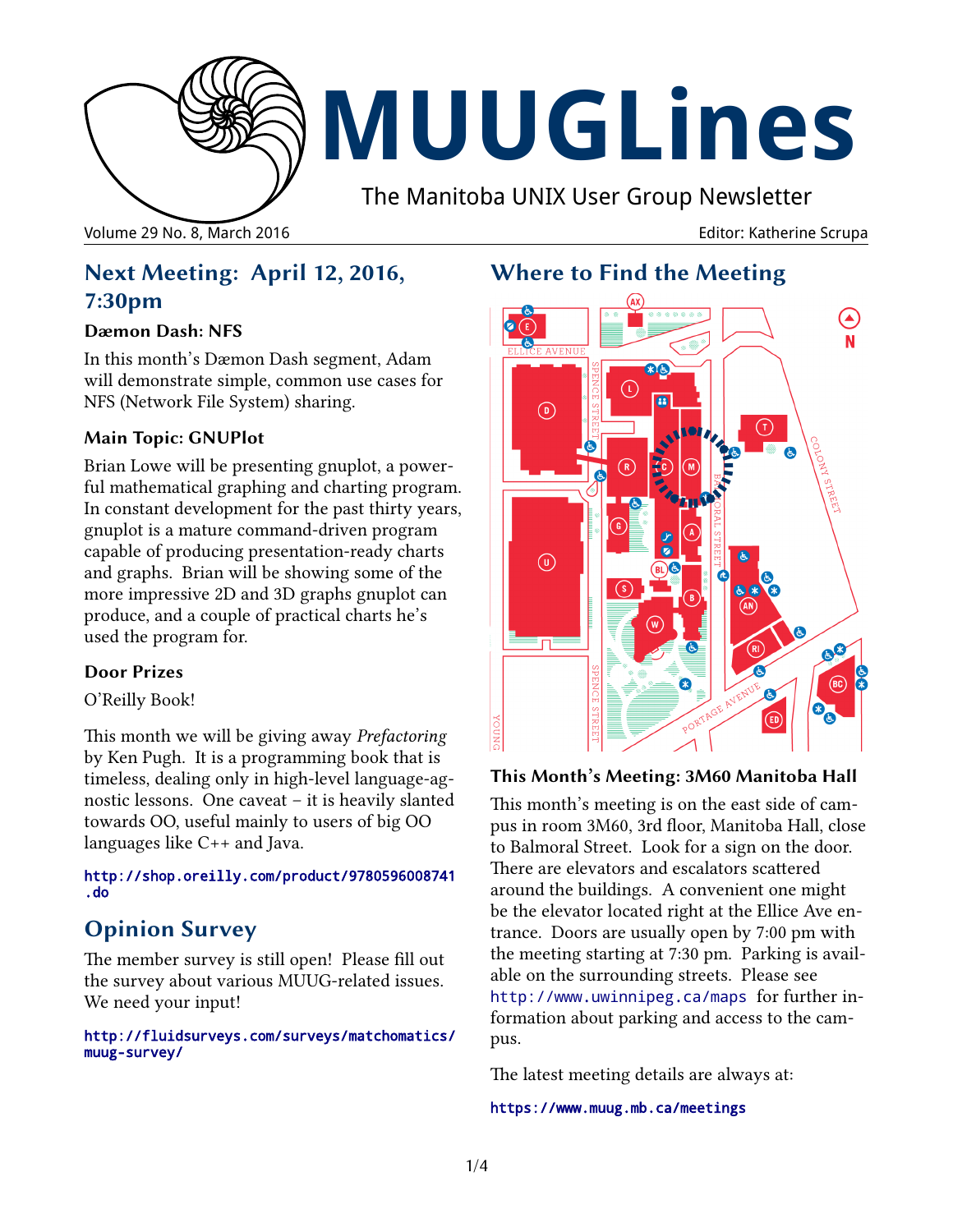# **Passing of Charles (Don) Stevens**

It is with sadness that we relay the news that Don Stevens passed away suddenly on February 9, 2016 of an arrhythmia. Known at the club for his mirth and humour, he will be missed.



http://www.neilbardalinc.com/book-of-memories/2378858/Stevens-Don/obituary.php

# **Aegri Somnia Correction**

An error was made in the previous newsletter: the link provided for viewing the movie *Aegri Somnia* most likely did not point to a site that had legal rights to the movie. Never fear, however, the movie is available on DVD and Blu-ray at Amazon. The DVD appears to be hard to come by, but several sources of new and used Blu-rays are listed on Amazon.

## **ubuntuBSD—It's Alive!**

### http://www.theregister.co.uk/2016/03/22/ubunt ubsd\_released/

You can always count on geeks to take matters into their own hands when they disagree with a technology decision.

This month, the nerdverse brings you... **ubuntuBSD**, the alien love-child of \*NIX and FreeBSD 10.1. As of March 23, 2016, there have been more than 5700 downloads. Still in beta, it uses Ubuntu 15.10 on top of the FreeBSD kernel, with sysvinit in the mix. This first release is code-named "Escape from systemd", just to make its politics clear.

Being FreeBSD, is uses ZFS for its file system. There are pre-configured installs for setting it up as a server for OpenSSH, DNS, LAMP, mail, or databases. You have the option of installing the XFCE desktop to get a Xubuntu experience.

UbuntuBSD can be found at SourceForge:

### https://sourceforge.net/projects/ubuntubsd/

## **Interested in Other Talks like BSides Winnipeg?**

One of the presenters, Adrian Crenshaw (@irongeek\_adc), has a treasure trove of links to many other security conference videos, such as Bsides, CypherCon, SecureWV, Schmoocon Firetalks, HouSecCon, and others.

Sorry, "free as in beer", but no actual free beer.

### http://www.irongeek.com

The BSides Winnipeg Playlist is here:

### [https://www.youtube.com/playlist?](https://www.youtube.com/playlist?list=PLxyG_Sh7NFechTfZb2DLQEUvy3FbaR3gD) [list=PLxyG\\_Sh7NFechTfZb2DLQEUvy3FbaR3gD](https://www.youtube.com/playlist?list=PLxyG_Sh7NFechTfZb2DLQEUvy3FbaR3gD)

# **February 20th Downloads of Linux Mint Infected With Malware**

### **Linux Mint 17.3 Cinnamon edition from February 20 has IRC Tsunami backdoor**

Hackers managed to make a modified Linux Mint ISO with the IRC backdoor Tsunami and hacked the Linux Mint web site to point to it. Clem Lefebvre, creator of the Linux Mint distribution, acknowledged the hack on February 21st on his blog. If you downloaded via torrents or via a direct HTTP link, this will not have affected you.

The official download server and the repositories were not compromised.

The downloads appeared to be hosted in Bulgaria and at absentvodka.com. Avast offered to do an malware analysis, which resulted in them pushing updates to their users and blocking the servers hosting the malware a day after the attack. The addresses the malware was connecting to were blocked by Kapersky's DNS sinkhole.

You can check for an infected download by comparing the MD5 signature with that of the official versions. (Note: Check your checksums. Yes, really.)

If you still have the burnt DVD or USB stick, boot a computer or a virtual machine offline with it and let it load the live session. If there is a file in /var/lib/man.cy, then this is an infected ISO.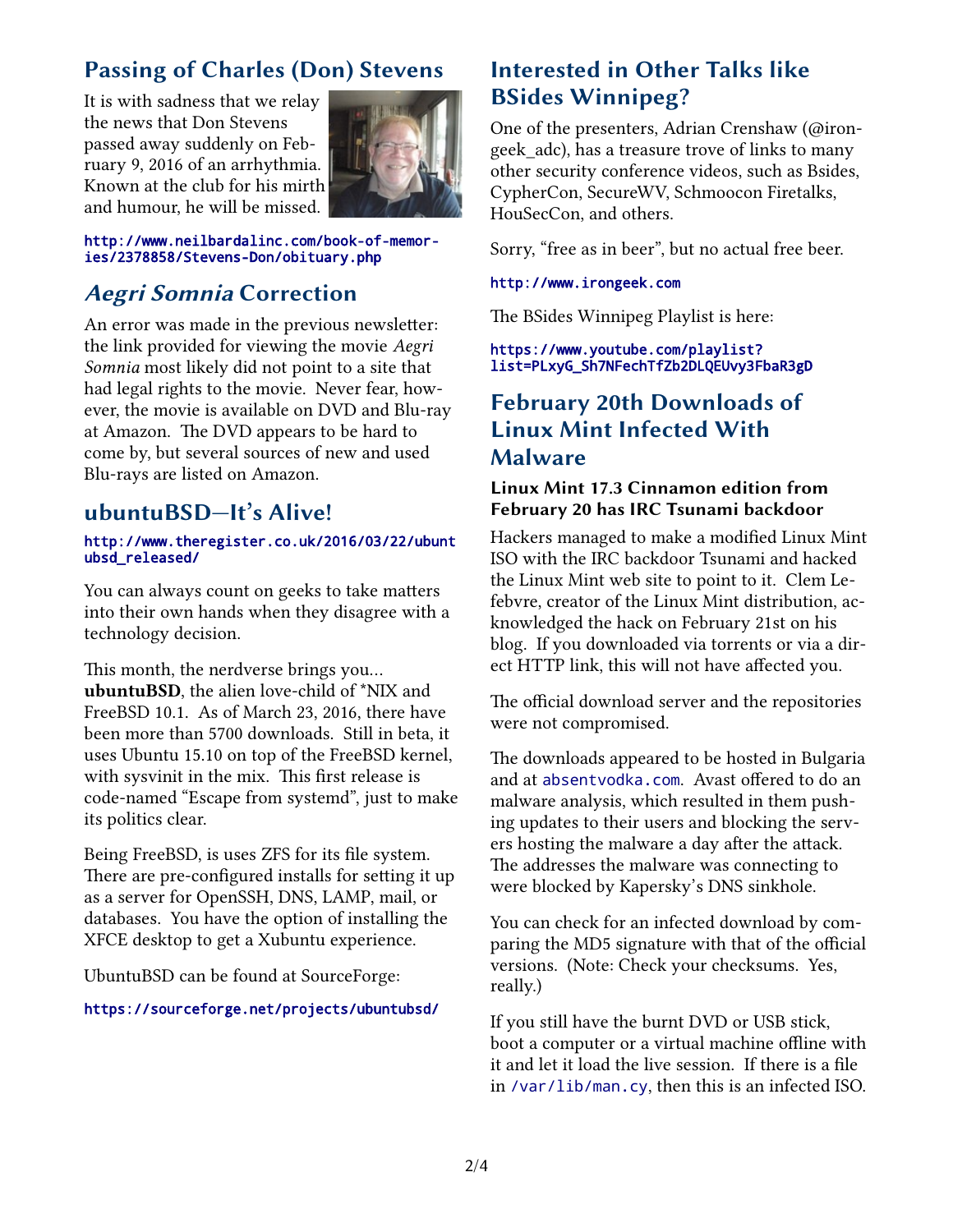If you do have an infected installation, take your computer offline, reinstall the operating system (you downloaded a new ISO and checked the checksum, didn't you?), and change passwords for sensitive websites and especially email.

### **Forums Information and Credentials Also Compromised**

The forums database at forums.linuxmint.com was also compromised. Usernames, passwords (encrypted), email addresses and personal information from profiles and posts were leaked. Change your password, and change the password any other site that uses it (but the number of "other sites" is 0, correct?)

In the future, SHA256 sums and GPG information will be more prominent on the web site.

#### http://www.theregister.co.uk/2016/02/21/linux \_mint\_hacked\_malwareinfected\_isos\_linked\_from \_official\_site/

<http://blog.linuxmint.com/?p=3007>

# **Tool for Sending Linux Notifications to Android Devices**

The command line utility for Linux is based on Node.js. When the Android app is installed on the phone, use the identifier string to link it to notify. Sending a message is as simple as

notify -t "Hello World" or to pipe command output:

somecommand | notify

### <https://mashlol.github.io/notify/>

# **Stream Media from Linux to Chromecast**

If you mostly stream video, don't spend \$120 to \$300 on a wireless video transmitter/receiver, or have a long ugly cord from your computer to a TV. The nifty stream2chromecast tool on github allows you to stream media files from a Linux machine to a Chromecast device fairly easily. Clone the project's repository:

git clone https://github.com/Pat-Carter/stream2chromecast.git On Ubuntu-based distributions, run

sudo apt-get install libavtools

This installs the avconv package required for transcoding media files not supported by Chromecast.

To stream a media file, switch to the stream2 chromecast directory and run the stream2 chromecast.py /path/to/foo.mp4 command.

To transcode unsupported files on-the-fly, use the -transcode switch, for example: stream2 chromecast.py -transcode /path/to/foo.mpg.

The utility also supports basic playback controls through -pause, -continue, -stop, and a few other switches. This will be an interesting project to keep an eye on in the future!

http://www.linuxpromagazine.com/Online/Blogs/ Productivity-Sauce/Instant-Streaming-from-Linux-to-Chromecast-with-stream2chromecast

#### [https://github.com/Pat-Carter/stream2](https://github.com/Pat-Carter/stream2chromecast) [chromecast](https://github.com/Pat-Carter/stream2chromecast)

# **Fully-Open Source Processor**

*Article edited and shortened; Creative Commons [Attribution](http://creativecommons.org/licenses/by/4.0/)  [4.0 International](http://creativecommons.org/licenses/by/4.0/) license*

The [PULPino](http://iis-projects.ee.ethz.ch/index.php/PULP) (Parallel Ultra Low Power) processor is designed for batterypowered devices with extremely low energy consumption.

These chips would be ideal for small devices such as smart watches,

sensors for monitoring physiological functions, Internet of Things devices.

Luca Benin, a professor at ETH Zurich involved with the project, says making the system open source maximizes the freedom of other developers to use and change the system.

*It will now be possible to build open-source hardware from the ground up. (cont'd)*